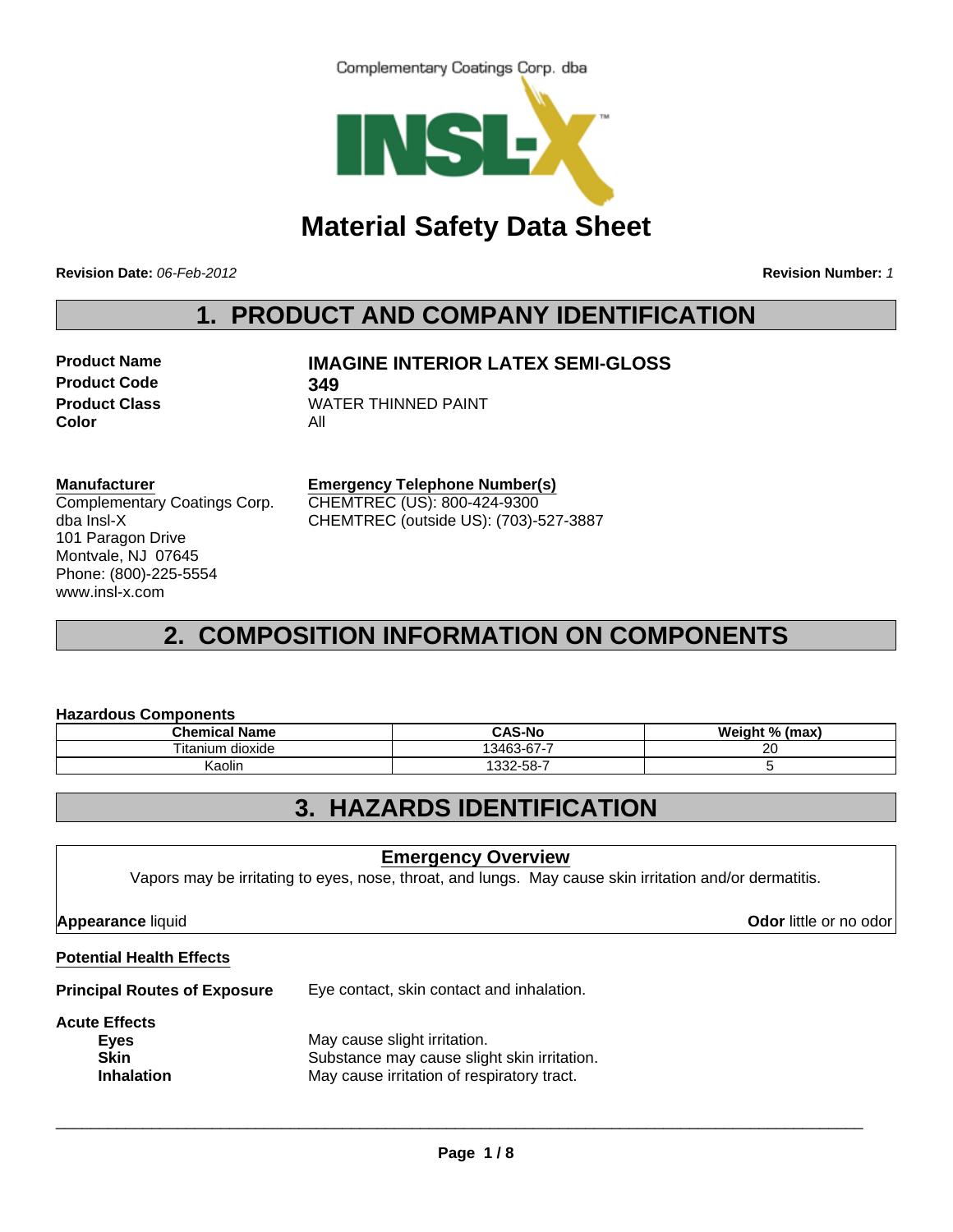| Ingestion              | Ingestion may cause gastrointestinal irritation, nausea, vomiting and diarrhea. |
|------------------------|---------------------------------------------------------------------------------|
| <b>Chronic Effects</b> | Repeated contact may cause allergic reactions in very susceptible persons.      |

 $\Box$ 

*See Section 11 for additional Toxicological information.*

**Aggravated Medical Conditions** None known

| HMIS                                                          | Health: $1^*$ | <b>Flammability: 0</b> | <b>Reactivity: 0</b> | $PPE: -$ |
|---------------------------------------------------------------|---------------|------------------------|----------------------|----------|
| <b>HMIS Legend</b><br>0 - Minimal Hazard<br>1 - Slight Hazard |               |                        |                      |          |

- 2 Moderate Hazard
- 3 Serious Hazard
- 4 Severe Hazard
- \* Chronic Hazard

X - Consult your supervisor or S.O.P. for "Special" handling instructions.

*Note: The PPE rating has intentionally been left blank. Choose appropriate PPE that will protect employees from the hazards the material will present under the actual normal conditions of use.*

*Caution: HMIS® ratings are based on a 0-4 rating scale, with 0 representing minimal hazards or risks, and 4 representing significant hazards or risks. Although HMIS® ratings are not required on MSDSs under 29 CFR 1910.1200, the preparer, has choosen to provide them. HMIS® ratings are to be used only in conjunction with a fully implemented HMIS® program by workers who have received appropriate HMIS® training. HMIS® is a registered trade and service mark of the NPCA. HMIS® materials may be purchased exclusively from J. J. Keller (800) 327-6868.*

|  | <b>4. FIRST AID MEASURES</b> |  |  |  |
|--|------------------------------|--|--|--|
|--|------------------------------|--|--|--|

| <b>General Advice</b>     | No hazards which require special first aid measures.                                               |
|---------------------------|----------------------------------------------------------------------------------------------------|
| <b>Eye Contact</b>        | Rinse thoroughly with plenty of water for at least 15 minutes and consult a physician.             |
| <b>Skin Contact</b>       | Wash off immediately with soap and plenty of water removing all contaminated<br>clothes and shoes. |
| <b>Inhalation</b>         | Move to fresh air. If symptoms persist, call a physician.                                          |
| Ingestion                 | Clean mouth with water and afterwards drink plenty of water. Consult a physician if<br>necessary.  |
| <b>Notes To Physician</b> | Treat symptomatically                                                                              |

# **5. FIRE-FIGHTING MEASURES**

| <b>Suitable Extinguishing Media</b>                                                                           | Use extinguishing measures that are appropriate to local<br>circumstances and the surrounding environment. |
|---------------------------------------------------------------------------------------------------------------|------------------------------------------------------------------------------------------------------------|
| Protective Equipment And Precautions For Firefighters As in any fire, wear self-contained breathing apparatus | pressure-demand, MSHA/NIOSH (approved or equivalent)<br>and full protective gear.                          |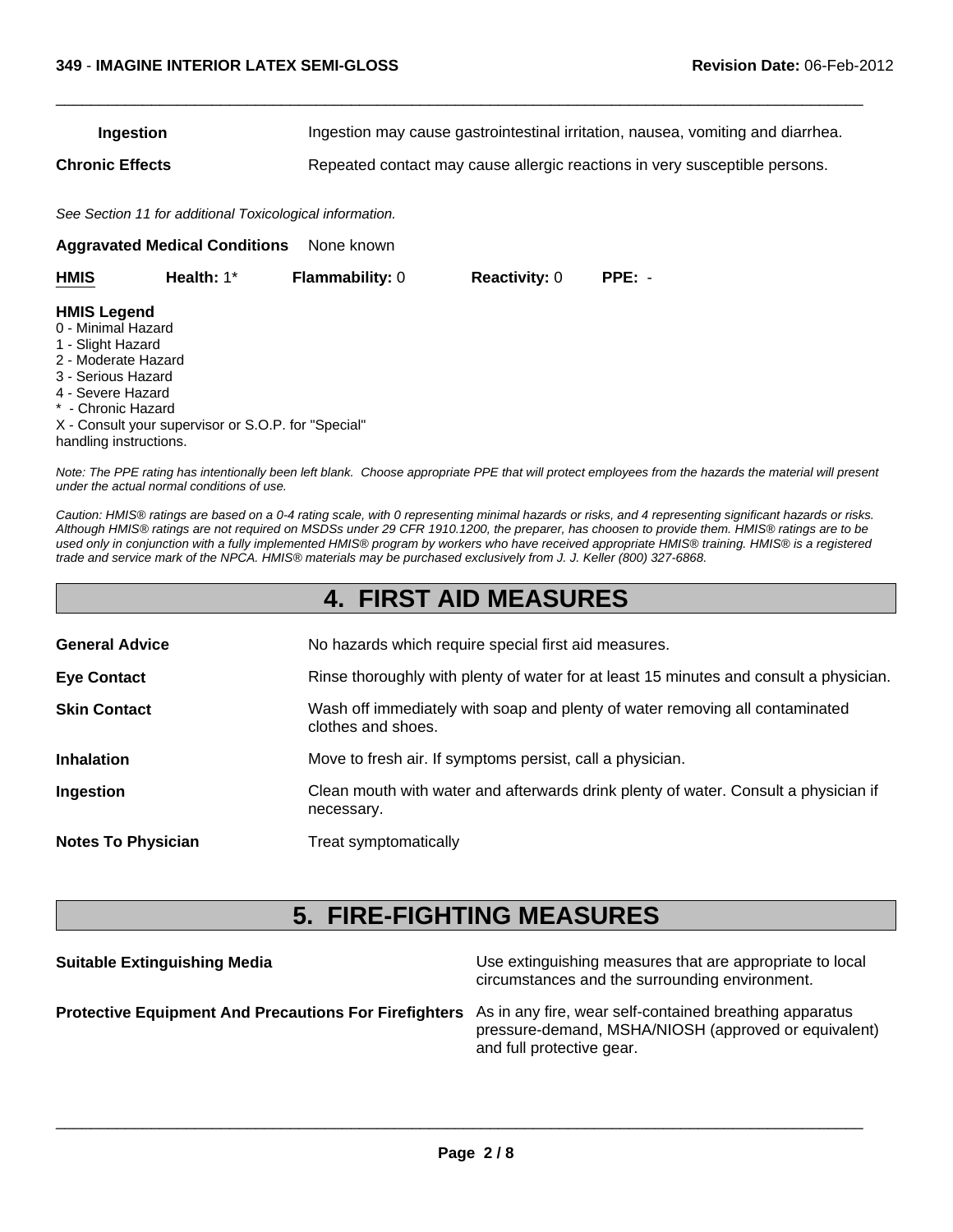| <b>Specific Hazards Arising From The Chemical</b>                                                 | Closed containers may rupture if exposed to fire or extreme<br>heat. |
|---------------------------------------------------------------------------------------------------|----------------------------------------------------------------------|
| <b>Sensitivity To Mechanical Impact</b>                                                           | No                                                                   |
| <b>Sensitivity To Static Discharge</b>                                                            | No                                                                   |
| <b>Flash Point Data</b><br>Flash Point (°F)<br>Flash Point (°C)<br><b>Flash Point Method</b>      | Not applicable<br>Not applicable<br>Not applicable                   |
| <b>Flammability Limits In Air</b><br><b>Lower Explosion Limit</b><br><b>Upper Explosion Limit</b> | Not applicable<br>Not applicable                                     |
| <b>NFPA</b><br>Health: 1<br>Flammability: 0                                                       | Instability: 0<br><b>Special: Not Applicable</b>                     |
| <b>NFPA Legend</b>                                                                                |                                                                      |

 $\Box$ 

- 0 Not Hazardous
- 
- 1 Slightly
- 2 Moderate
- 3 High 4 - Severe

*The ratings assigned are only suggested ratings, the contractor/employer has ultimate responsibilities for NFPA ratings where this system is used.*

*Additional information regarding the NFPA rating system is available from the National Fire Protection Agency (NFPA) at www.nfpa.org.*

# **6. ACCIDENTAL RELEASE MEASURES**

| <b>Personal Precautions</b>      | Avoid contact with skin, eyes and clothing. Ensure adequate ventilation.                                                                                                      |  |
|----------------------------------|-------------------------------------------------------------------------------------------------------------------------------------------------------------------------------|--|
| <b>Environmental Precautions</b> | Prevent further leakage or spillage if safe to do so.                                                                                                                         |  |
| <b>Methods For Clean-Up</b>      | Soak up with inert absorbent material. Sweep up and shovel into suitable containers<br>for disposal.                                                                          |  |
| <b>Other Information</b>         | None known                                                                                                                                                                    |  |
|                                  | <b>7. HANDLING AND STORAGE</b>                                                                                                                                                |  |
| <b>Handling</b>                  | Avoid contact with skin, eyes and clothing. Avoid breathing vapors, spray mists or<br>sanding dust. In case of insufficient ventilation, wear suitable respiratory equipment. |  |

**Storage** Keep container tightly closed. Keep out of the reach of children.

# **8. EXPOSURE CONTROLS / PERSONAL PROTECTION**

**Exposure Limits**

\_\_\_\_\_\_\_\_\_\_\_\_\_\_\_\_\_\_\_\_\_\_\_\_\_\_\_\_\_\_\_\_\_\_\_\_\_\_\_\_\_\_\_\_\_\_\_\_\_\_\_\_\_\_\_\_\_\_\_\_\_\_\_\_\_\_\_\_\_\_\_\_\_\_\_\_\_\_\_\_\_\_\_\_\_\_\_\_\_\_\_\_\_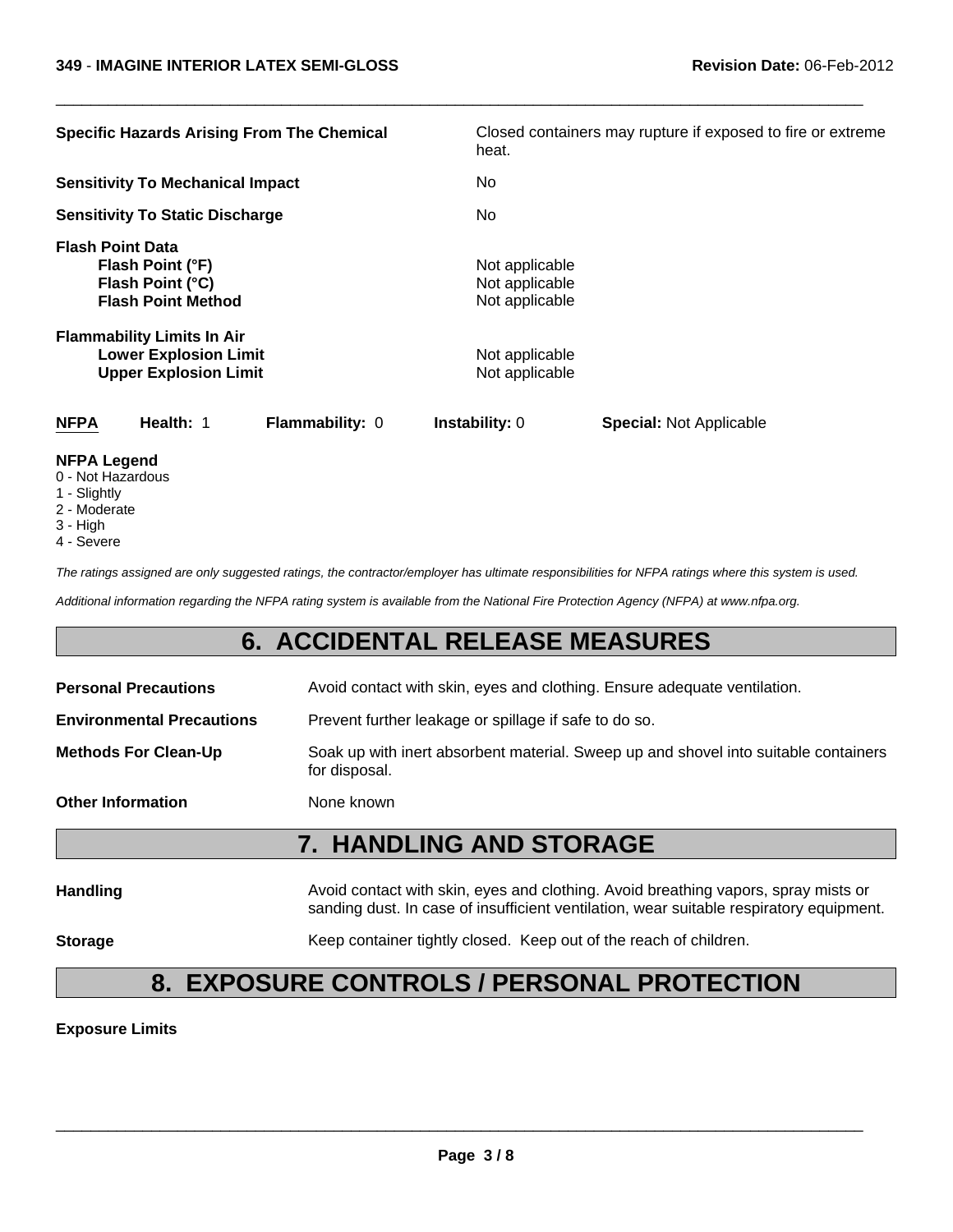#### **Hazardous Components**

| <b>Chemical Name</b> | <b>ACGIH</b>              | OSHA                             |
|----------------------|---------------------------|----------------------------------|
| Titanium dioxide     | 10 mg/m $^3$ - TWA        | 15 mg/m <sup>3</sup> - TWA total |
| Kaolin               | 2 mg/m <sup>3</sup> - TWA | 15 mg/m <sup>3</sup> - TWA total |
|                      |                           | 5 mg/m <sup>3</sup> - TWA        |

 $\Box$ 

### **Legend**

ACGIH - American Conference of Governmental Industrial Hygienists Exposure Limits OSHA - Occupational Safety & Health Administration Exposure Limits N/E - Not Established

| <b>Engineering Measures</b>                                                                                                   | Ensure adequate ventilation, especially in confined areas.                                                                                                 |  |
|-------------------------------------------------------------------------------------------------------------------------------|------------------------------------------------------------------------------------------------------------------------------------------------------------|--|
| <b>Personal Protective Equipment</b><br><b>Eye/Face Protection</b><br><b>Skin Protection</b><br><b>Respiratory Protection</b> | Safety glasses with side-shields.<br>Protective gloves and impervious clothing<br>In case of insufficient ventilation wear suitable respiratory equipment. |  |
| <b>Hygiene Measures</b>                                                                                                       | Avoid contact with skin, eyes and clothing. Remove and wash contaminated clothing<br>before re-use. Wash thoroughly after handling.                        |  |

# **9. PHYSICAL AND CHEMICAL PROPERTIES**

| liquid            |
|-------------------|
| little or no odor |
| $9.4 - 10.2$      |
| $1.12 - 1.23$     |
| Not available     |
| Not available     |
| Not available     |
| Not available     |
| Not available     |
| $30 - 40$         |
| 15 - 25           |
| $60 - 70$         |
| $75 - 85$         |
| < 50              |
| 212               |
| 100               |
| 32                |
| 0                 |
| Not applicable    |
| Not applicable    |
| Not applicable    |
| Not applicable    |
| Not applicable    |
|                   |

# **10. STABILITY AND REACTIVITY**

**Chemical Stability Chemical Stability Stable under normal conditions.**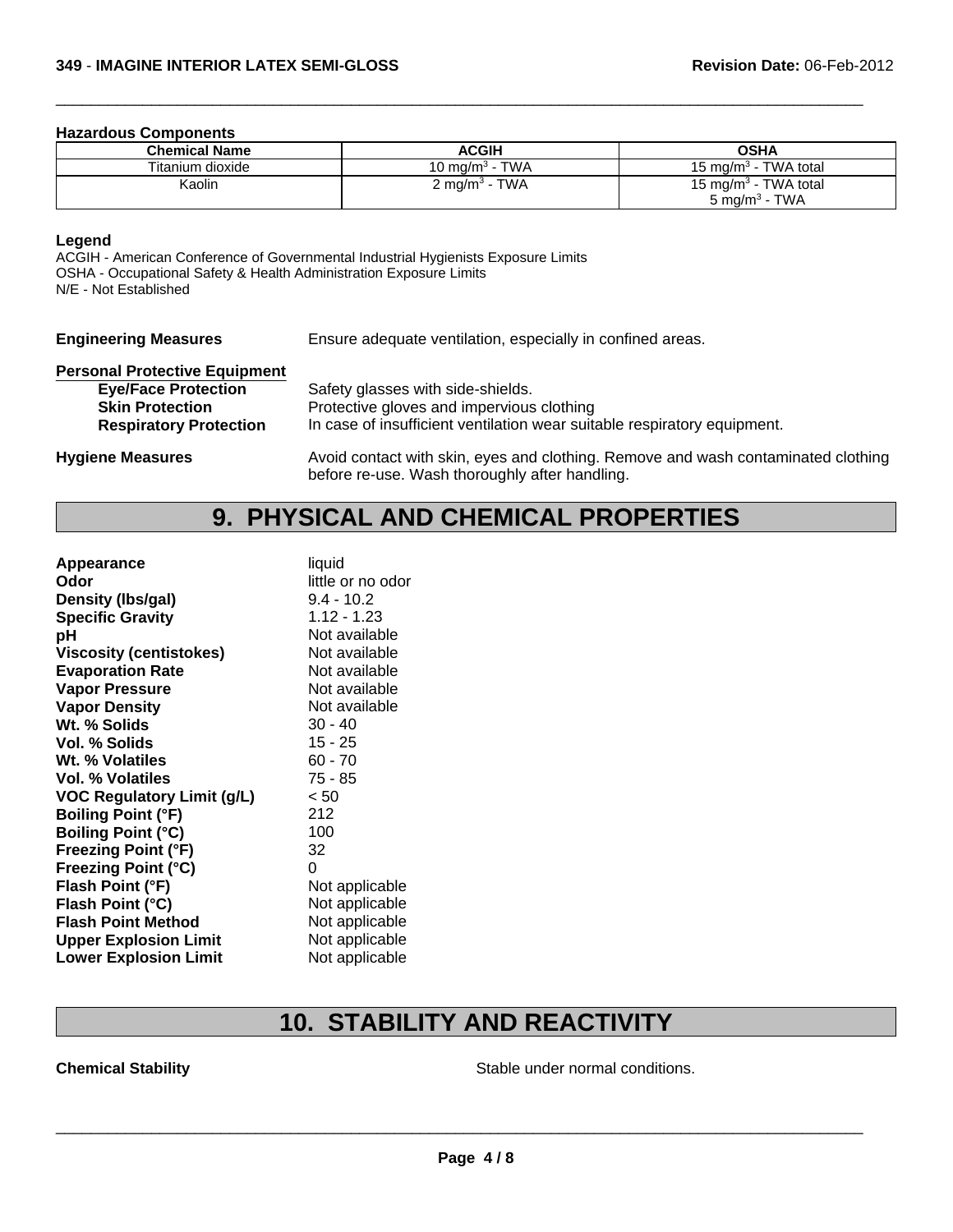Hazardous Decomposition Products **None under normal use**.

**Possibility Of Hazardous Reactions** None under normal conditions of use.

**Conditions To Avoid Prevent from freezing** 

**Incompatible Materials No materials** No materials to be especially mentioned.

# **11. TOXICOLOGICAL INFORMATION**

 $\Box$ 

### **Acute Toxicity**

**Product** No information available

### **Component**

LD50 Dermal:  $> 10000$  mg/m<sup>3</sup> (Rabbit) Titanium dioxide LC50 Inhalation (Dust):  $> 6.82$  mg/L (Rat, 4 hr.) LD50 Oral: > 10000 mg/kg (Rat)

### Kaolin

LD50 Oral: > 5000 mg/kg (Rat)

### **Chronic Toxicity**

#### **Carcinogenicity**

*The information below indicates whether each agency has listed any ingredient as a carcinogen:*

| <b>Chemical Name</b> | <b>ACGIH</b> | <b>IARC</b>                          | <b>NTP</b> | <b>OSHA</b><br>Carcinogen |
|----------------------|--------------|--------------------------------------|------------|---------------------------|
| Titanium dioxide     |              | 2B - Possible<br>Human<br>Carcinogen |            | ∟isted                    |

• Although IARC has classified titanium dioxide as possibly carcinogenic to humans (2B), their summary concludes: "No significant exposure to titanium dioxide is thought to occur during the use of products in which titanium dioxide is bound to other materials, such as paint."

#### **Legend**

ACGIH - American Conference of Governmental Industrial Hygienists IARC - International Agency for Research on Cancer NTP - National Toxicity Program OSHA - Occupational Safety & Health Administration

# **12. ECOLOGICAL INFORMATION**

#### **Ecotoxicity Effects**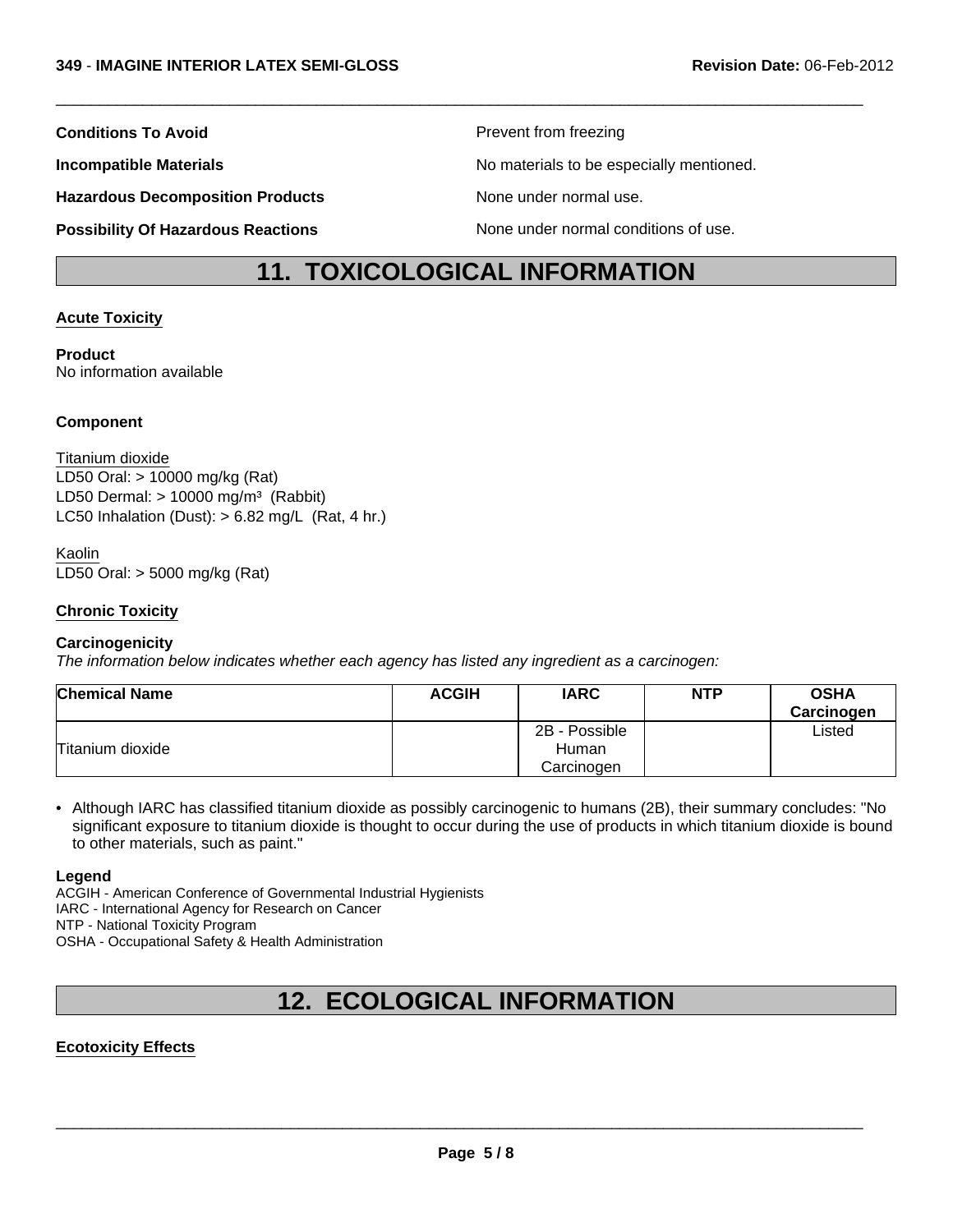# **12. ECOLOGICAL INFORMATION**

 $\Box$ 

### **Product**

**Acute Toxicity to Fish** No information available

#### **Acute Toxicity to Aquatic Invertebrates**

No information available

#### **Acute Toxicity to Aquatic Plants**

No information available

## **Component**

**Acute Toxicity to Fish**

Titanium dioxide LC50: >1000 mg/L (Fathead Minnow - 96 hr.)

#### **Acute Toxicity to Aquatic Invertebrates**

No information available

### **Acute Toxicity to Aquatic Plants**

No information available

# **13. DISPOSAL CONSIDERATIONS**

**Waste Disposal Method** Dispose of in accordance with federal, state, and local regulations. Dry, empty containers may be recycled in a can recycling program. Local requirements may vary, consult your sanitation department or state-designated environmental protection agency for more disposal options.

# **14. TRANSPORT INFORMATION**

**DOT** Not regulated

**ICAO / IATA** Not regulated

**IMDG / IMO** Not regulated

# **15. REGULATORY INFORMATION**

#### **International Inventories**

| <b>United States TSCA</b> | Yes - All components are listed or exempt. |
|---------------------------|--------------------------------------------|
| <b>Canada DSL</b>         | Yes - All components are listed or exempt. |

## **Federal Regulations**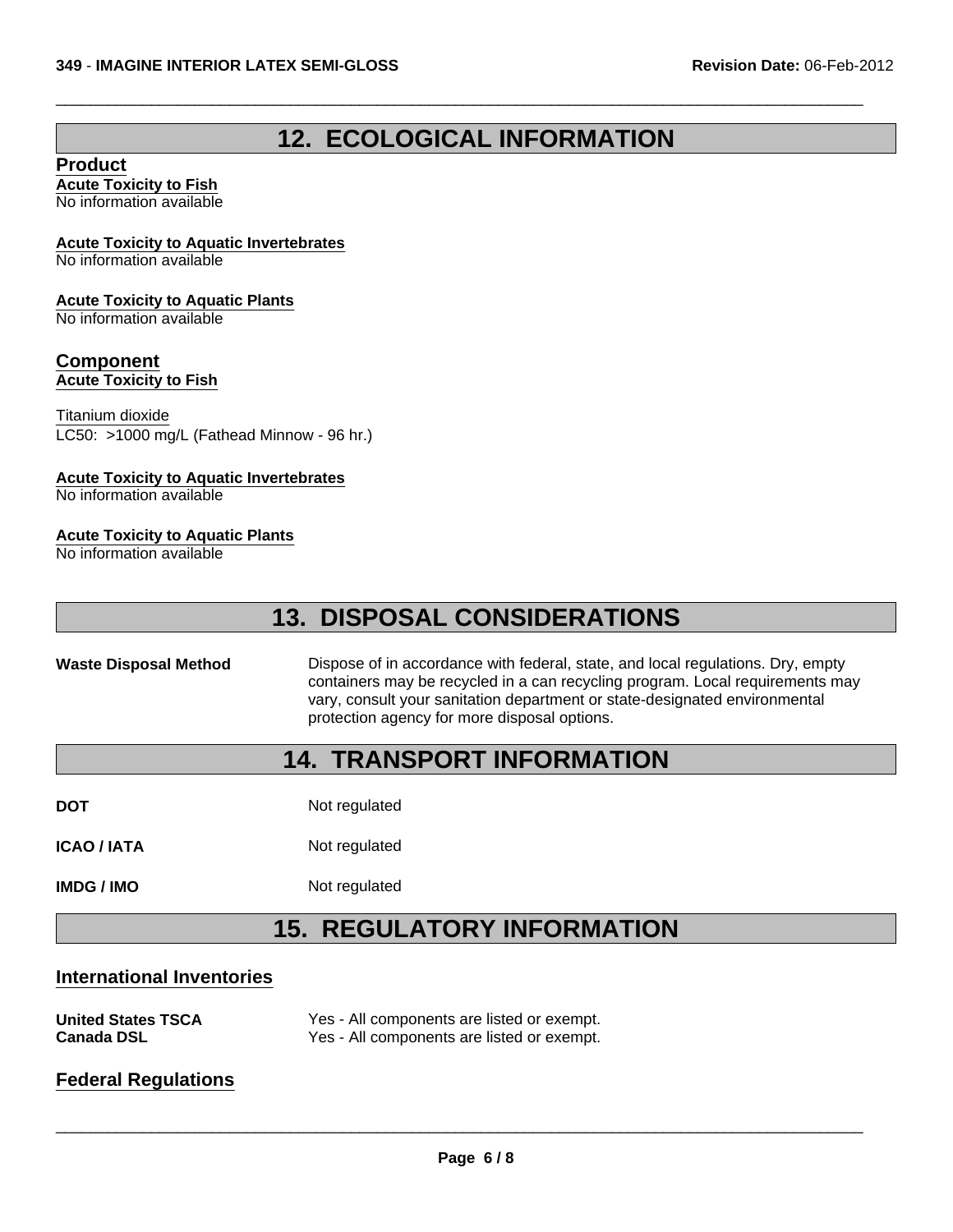#### **SARA 311/312 hazardous categorization**

| Acute Health Hazard               | N٥  |
|-----------------------------------|-----|
| Chronic Health Hazard             | Yes |
| Fire Hazard                       | N٥  |
| Sudden Release of Pressure Hazard | Nο  |
| Reactive Hazard                   | N٥  |

#### **SARA 313**

Section 313 of Title III of the Superfund Amendments and Reauthorization Act of 1986 (SARA). This product contains a chemical or chemicals which are subject to the reporting requirements of the Act and Title 40 of the Code of Federal Regulations, Part 372:

 $\Box$ 

*This product may contain trace amounts of (other) SARA reportable chemicals. Contact the preparer for further information.*

**Clean Air Act, Section 112 Hazardous Air Pollutants (HAPs) (see 40 CFR 61)**

This product contains the following HAPs:

*This product may contain trace amounts of (other) HAPs chemicals. Contact the preparer for further information.*

### **State Regulations**

#### **California Proposition 65**

*This product may contain small amounts of materials known to the state of California to cause cancer or reproductive harm.*

#### **State Right-to-Know**

| <b>Chemical Name</b>     | <b>Massachusetts</b> | New<br>, Jersev | Pennsylvania | ouisiana. | <b>Rhode Island</b> |
|--------------------------|----------------------|-----------------|--------------|-----------|---------------------|
| ÷.<br>itanium<br>dioxide |                      |                 |              |           |                     |
| Kaolin                   |                      |                 |              |           |                     |

#### **Legend**

X - Listed

# **16. OTHER INFORMATION**

**WARNING!** If you scrape, sand, or remove old paint, you may release lead dust. LEAD IS TOXIC. EXPOSURE TO LEAD DUST CAN CAUSE SERIOUS ILLNESS, SUCH AS BRAIN DAMAGE, ESPECIALLY IN CHILDREN. PREGNANT WOMEN SHOULD ALSO AVOID EXPOSURE. Wear a NIOSH approved respirator to control lead exposure. Clean up carefully with a HEPA vacuum and a wet mop. Before you start, find out how to protect yourself and your family by contacting the National Lead Information Hotline at 1-800-424-LEAD or log on to www.epa.gov/lead.

 $\_$  ,  $\_$  ,  $\_$  ,  $\_$  ,  $\_$  ,  $\_$  ,  $\_$  ,  $\_$  ,  $\_$  ,  $\_$  ,  $\_$  ,  $\_$  ,  $\_$  ,  $\_$  ,  $\_$  ,  $\_$  ,  $\_$  ,  $\_$  ,  $\_$  ,  $\_$  ,  $\_$  ,  $\_$  ,  $\_$  ,  $\_$  ,  $\_$  ,  $\_$  ,  $\_$  ,  $\_$  ,  $\_$  ,  $\_$  ,  $\_$  ,  $\_$  ,  $\_$  ,  $\_$  ,  $\_$  ,  $\_$  ,  $\_$  ,